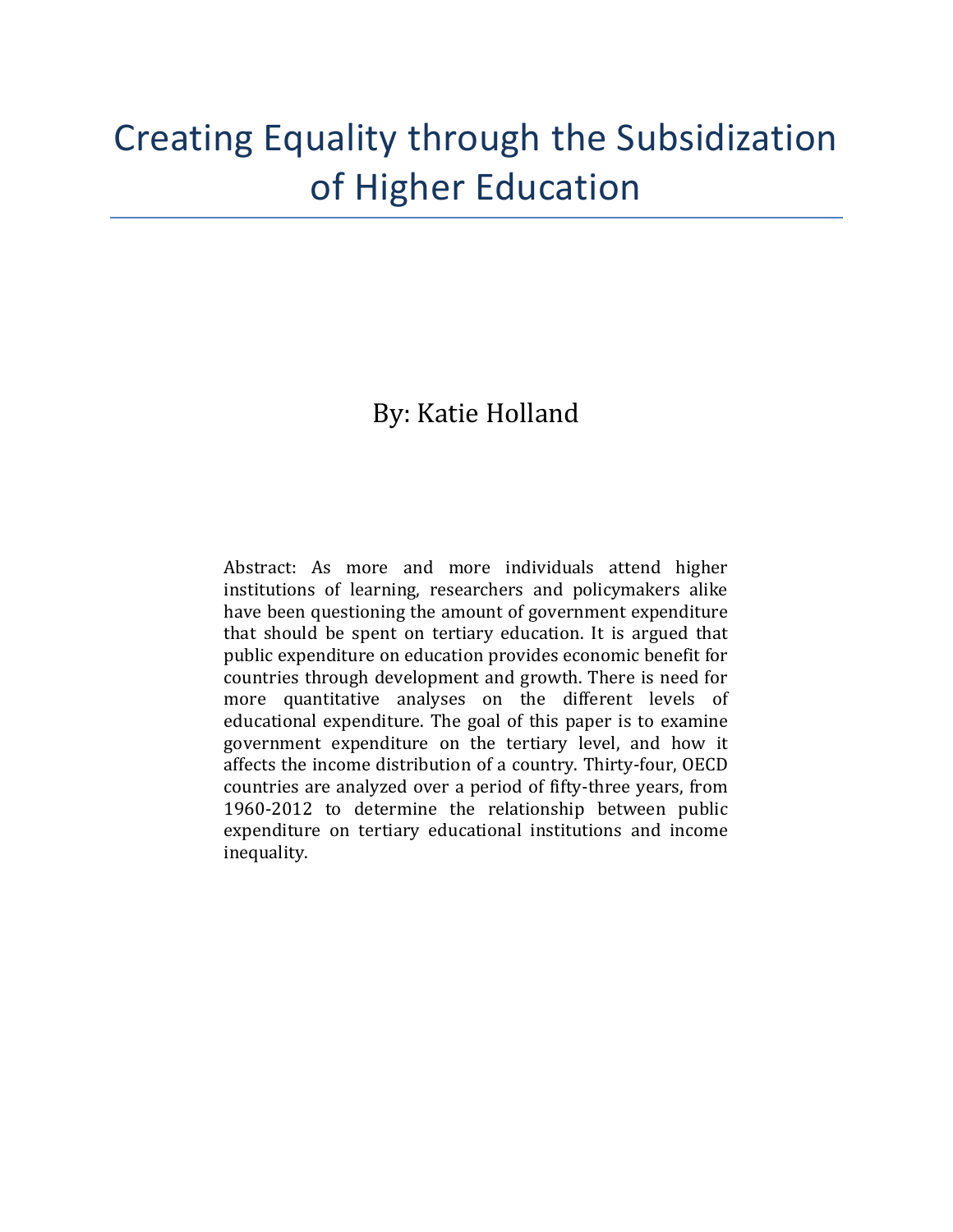# **Table of Contents**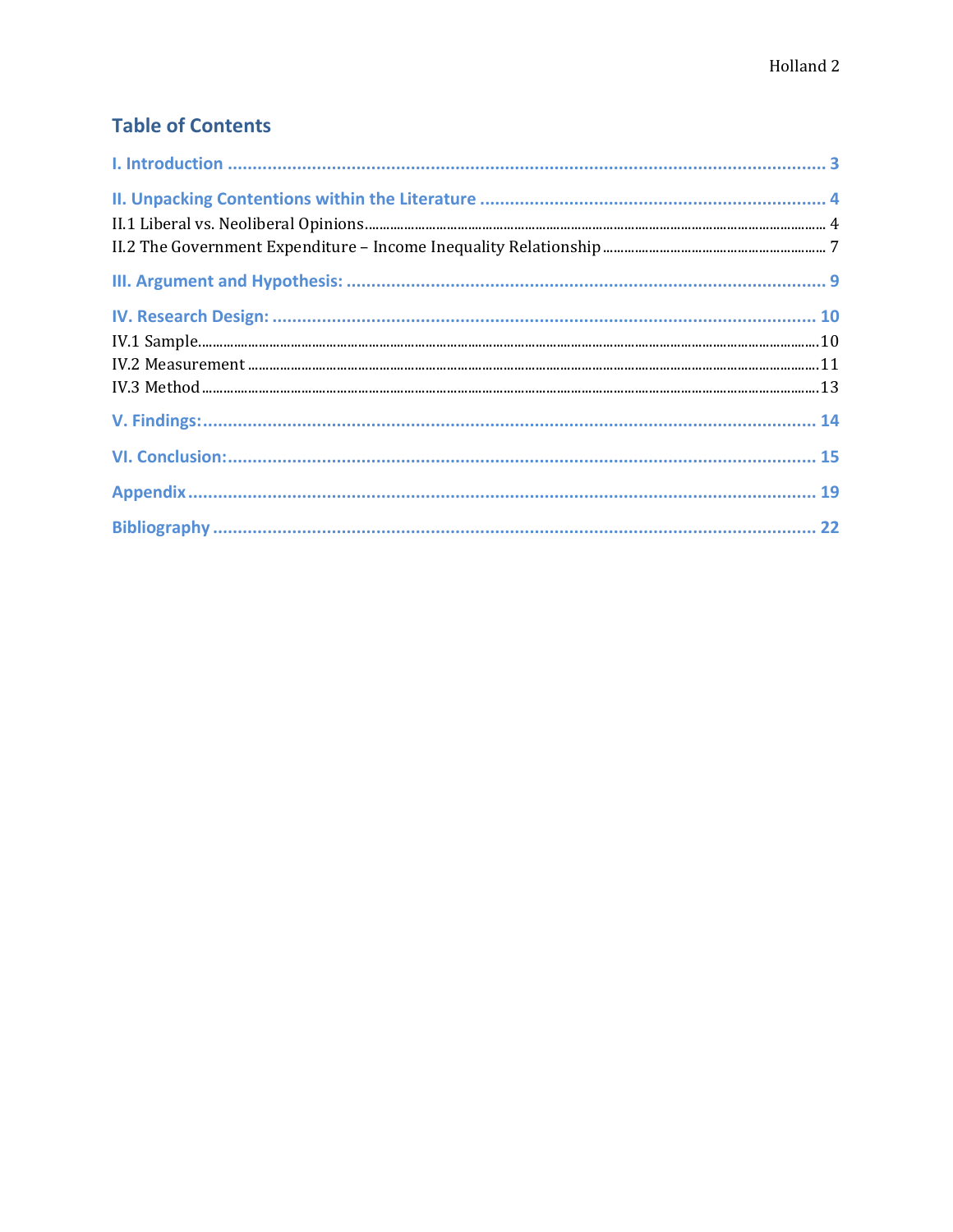# **I. Introduction**

Education is a necessary and important determinant of the economic growth of any nation. Therefore, the traditional opinion has been that education should be provided by the state. However, as the higher education sector increasingly expands globally, countries are faced with the issue of finding ways to fund the rise in the demand. Governments have to allocate funds to a number of various sectors and as resources become scarce, it is important to determine which sectors provide the most social return. In the last few decades, there has been a vast amount of literature written regarding nations' expenditures on education. Many authors have proposed various funding techniques ranging from voucher programs to cost sharing to privatization of the tertiary sector. The examination of these policies raises the question of the importance of government spending on tertiary education, and its effects on a nation. It is generally assumed that increases in higher education are a social and economic advantage. If this were true, then more government expenditure on the tertiary sector would benefit society as a whole, and should be encouraged. Therefore, an interesting question has come to the surface of discussion: what are the social returns of government expenditure on the tertiary educational sector? This paper will, more specifically, examine the question: What is the effect of government tertiary educational expenditure on income inequality within developed countries?

The question examined in this paper is interesting because if it is determined that more government spending leads to a reduction in income inequality, then policymakers should reconsider placing the funding of tertiary education on the private sector. In this paper I will argue, based on empirical data, that nations can create more income equality through increases in government subsidization of higher education. My research will cover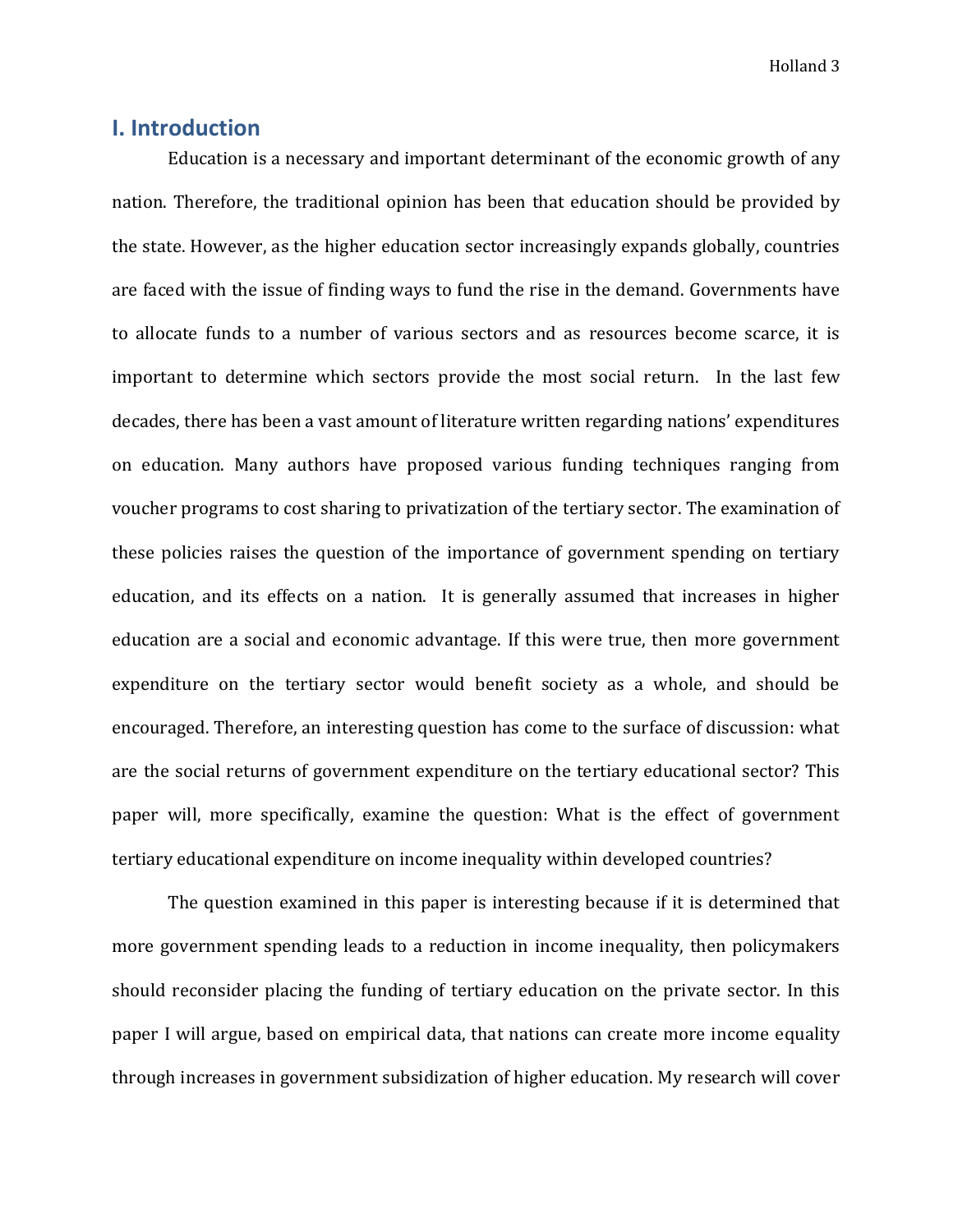the years 1960-2012 in thirty-four OECD countries. I will observe how government expenditure per student affects income distribution in each nation. The paper will begin with a discussion of the existing knowledge of the topic, and an explanation of my argument and hypothesis. Then I will provide a description of my research design including the sample, indicators, and measurements used. Next in the paper I will discuss the findings from the data analyses, and finally, the conclusion of this paper will summarize what has been determined and what policymakers should learn from this research.

# **II. Unpacking Contentions within the Literature**

#### **II.1 Liberal vs. Neoliberal Opinions**

The debate over whether the state or the market should carry the burden of the costs of higher education first surfaced in mainstream discussion around the 1970's. Traditionally, nations followed Keynesian type policies, recognizing the power of the state in funding education for the masses. However, financial crises in the 1970's brought about economic reforms (Tilak 2004). A decline in Keynesian policies led to the introduction of neoliberal economics and the concept of the free market. An extreme form of neoliberalism was supported by authors such as Hayek (1976), who argued that individual freedom and choice are the most important considerations in determining policy, and the public good aspect of others' arguments are impossible and undesirable. Neoliberal economic reforms occurred in developing countries and the privatization of educational institutions was encouraged by international organizations such as the International Monetary Fund and the World Bank. The philosophy of these neoliberal policies was grounded in the belief that "any aspect related to public sector is inefficient, and any aspect related to private sector is,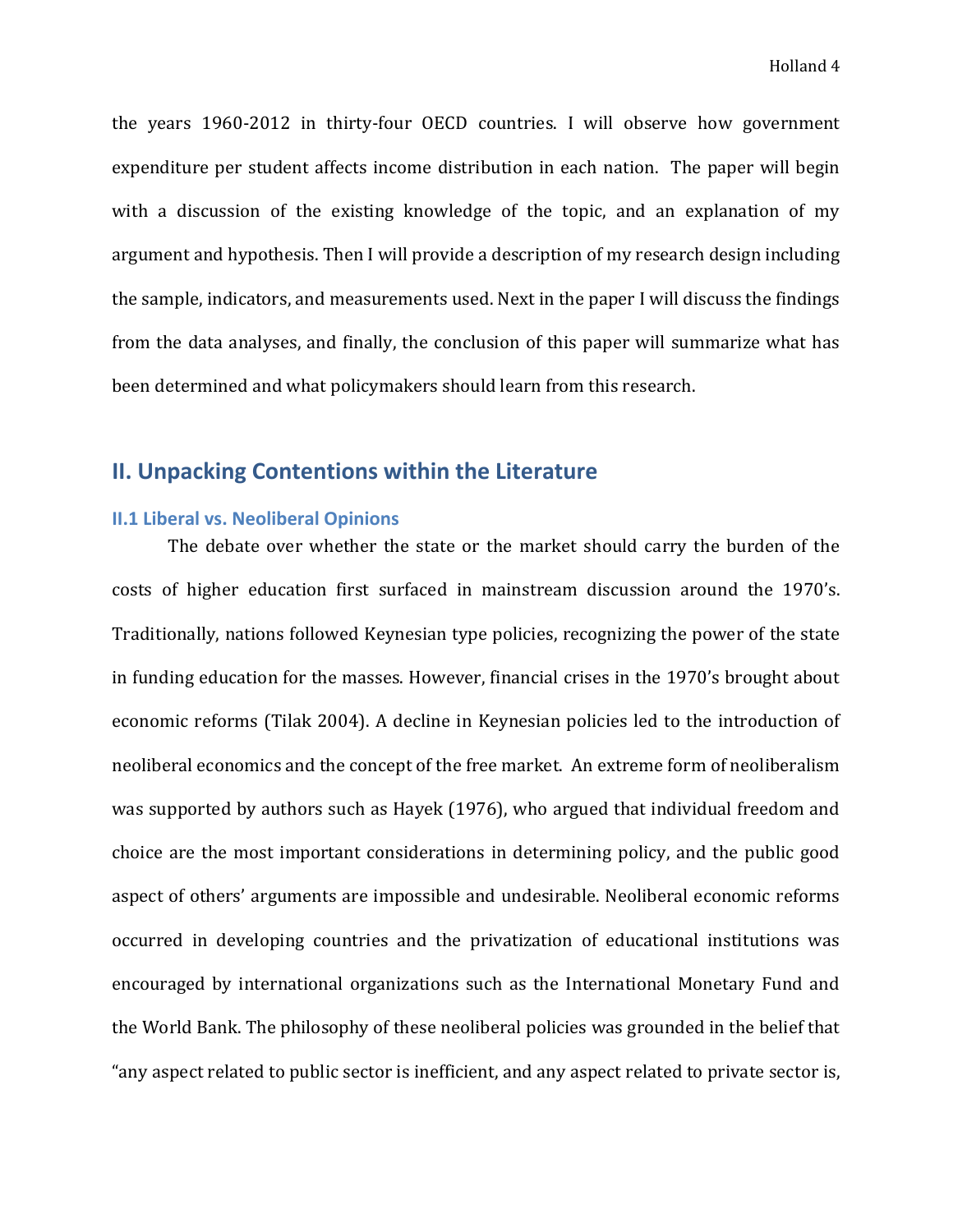*ipso facto*, efficient and desirable" (Tilak 2004). The role of higher education has been redefined and the state versus the market debate has remained in contention within the literature for many years.

There is a general consensus amongst all researchers that education is beneficial to the well being of a country. Education leads to more political participation (Glaeser 2007), is a socially collective good (Greenshields 2010), and leads to significant and positive economic effects within the development of a nation (Yelland 2011, Oketch 2003, Torres and Schugurensky 2002). The existing literature examines the importance of expanding education, as well as the issues that arise from such expansion. Higher education has begun to succumb to the effects of globalization. In most countries, demand for higher education is increasing, and much of the research presents the increasing need for governments to transition from free and subsidized education to more efficient and less costly systems of education. Those in favor of neoliberal reforms (Torres and Schugurensky 2002, Oketch 2003, Curs et al 2011) argue that the marketization of higher education will provide better efficiency and equity. These authors assert that public subsidization of education is inefficient and lowers the quality of the education whilst having perverse effects on income distribution, and therefore, privatization is ideal. However, the most contested argument is the difference in social returns and private returns. Those in favor of privatization insist that the private rates of return to education are consistently greater than those of the social returns.

Others have written in opposition to the neo-liberal proposals of economic reform within tertiary educational systems (Tilak 2004, Docampo 2007, IIASA 2008, Yelland 2011). Harry Patrinos (1990), in the case of Columbia, argues that a transition to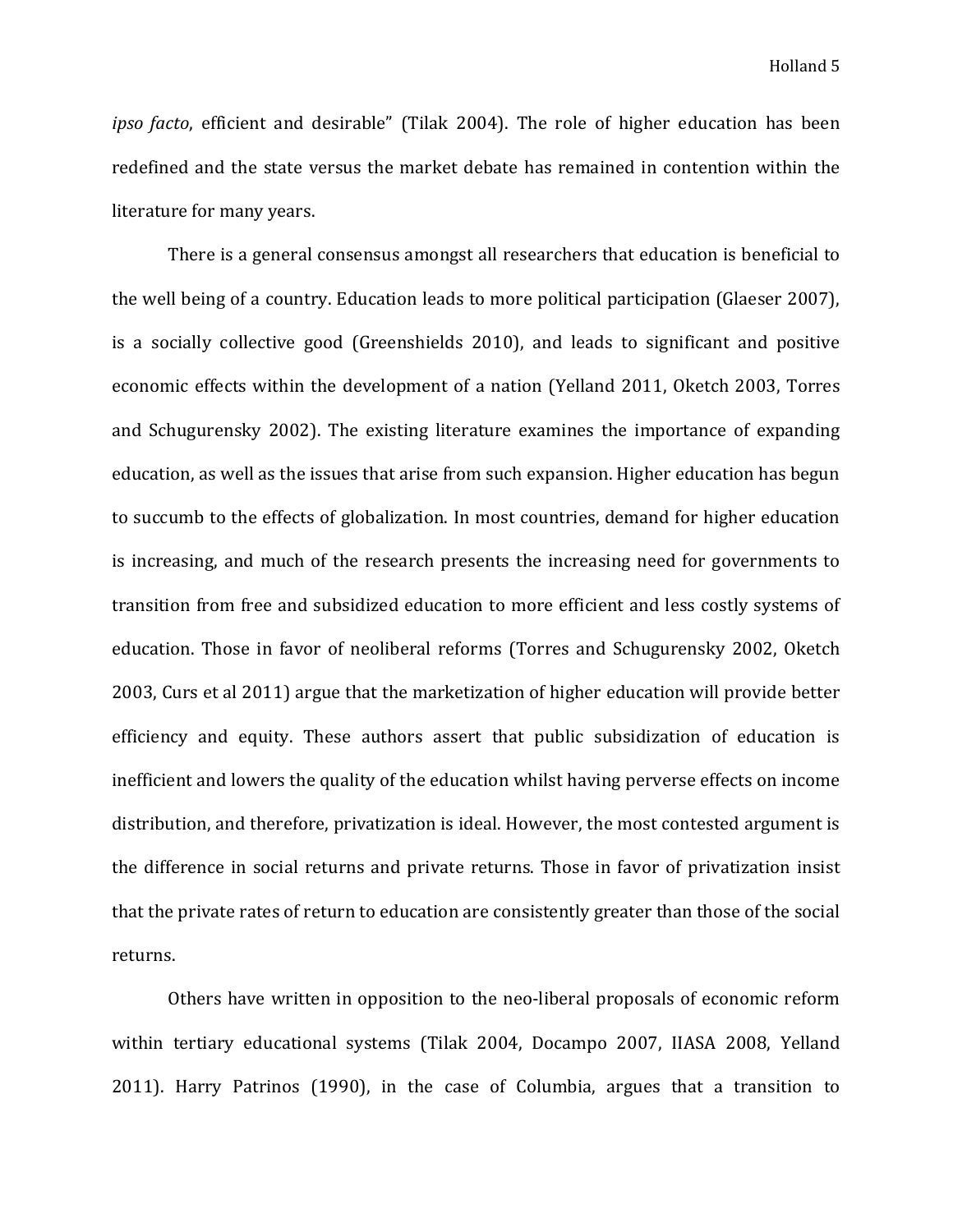privatization would create more problems for the quality of education and access to education. While Greenshields (2010) presents the case of Cuba, where a system of free education is performing successfully, and the country was famously able to eliminate illiteracy in the early years of its revolution. Greenshields asserts that Cuba is an example of a system where free education works, and the need for privatization of education have yet to arise. While some authors do not agree with the neo-liberal framework of privatized, market-based tertiary education, there is an overarching agreement that these transitions are taking place in most developing and developed countries today. However, it is argued that nations should look towards other funding techniques to promote equity and efficiency. Authors still assert that the state should play the primary role in funding higher education because the social benefits of education are numerous: "improvement in health, reduction in population growth, reduction in poverty, improvement in income distribution, reduction in crime, rapid adoption of new technologies, and the strengthening of democracy (Tilak 2004). Furthermore, it is argued that states should control higher education, because they are wiser than individuals in handling the investments, and markets are imperfect in ensuring an equitable supply of quality education (Vossensteyn 2004). Therefore, the existing knowledge is at a crossroads, and it is important to determine the effects of public educational expenditure both socially and privately. As previously mentioned, this paper will examine how government expenditure affects the income distribution of a nation, and it will become clear that this is another contested topic in the sphere of conversation.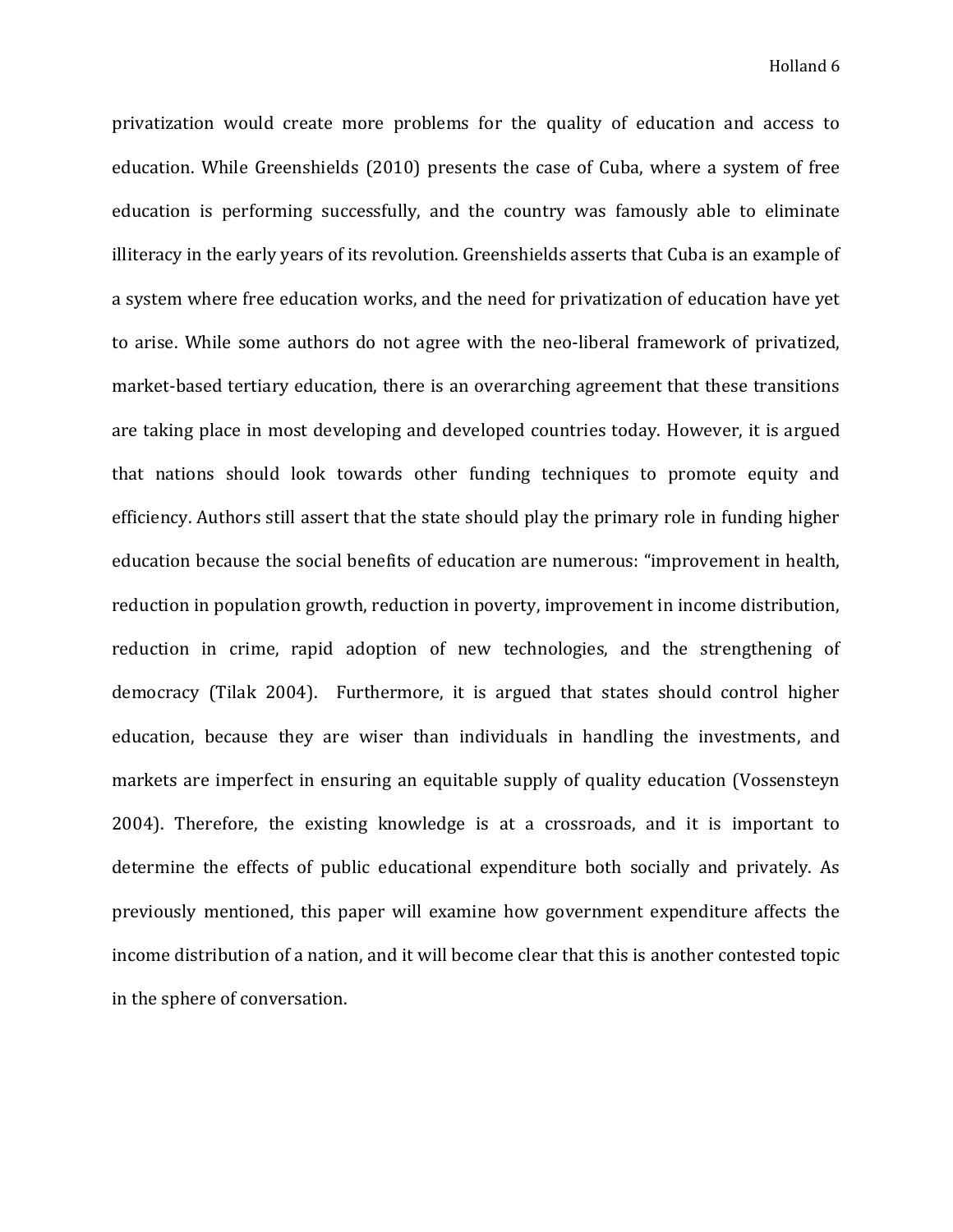#### **II.2 The Government Expenditure – Income Inequality Relationship**

The existing literature contests the effects of public subsidization of education on changes in income inequality. While some authors argue that increases in higher education spending could have negative effects on income distribution (Psacharopoulos 1977), others have shown through empirical evidence that greater educational expenditures can reduce income inequality (Keller 2010, Sylwester 2002, Sylwester 2003). Psacharopoulos (1977) argues that free and subsidized education would aggravate social disparities. "Regardless of whether education is offered free or not, a *de facto* price selection takes place which favors the rich" (73). Docampo (2007) admits, in support of Psacharopoulos, that a strong rationale exists for asserting that subsidized education could involve a transfer of rents from the poor to the wealthy, and that governmental education expenditures would therefore be regressive (370). Psacharopoulos (1977) identifies three key issues with free education: inequality, inefficiency, and the creation of unemployment. He argues that free and subsidized education will always favor the higher income group within a country, and will negatively affect secondary education graduates.

In contrast, authors that favor free and subsidized education have found that government expenditure positively influences enrollment, which in turn reduces income inequality. Sylwester (2002) finds that these effects occur at a greater rate in high-income nations. However, his analysis in 2003 shows that these effects also occur significantly in non-OECD countries. Sylwester's work further showed that the realization of these effects may be slow and that lagging data could be beneficial. In 2007, a study by Babones et al. examined the use of a lag structure when analyzing the education-income inequality relationship. The study concluded that there is no benefit from lagging data, despite the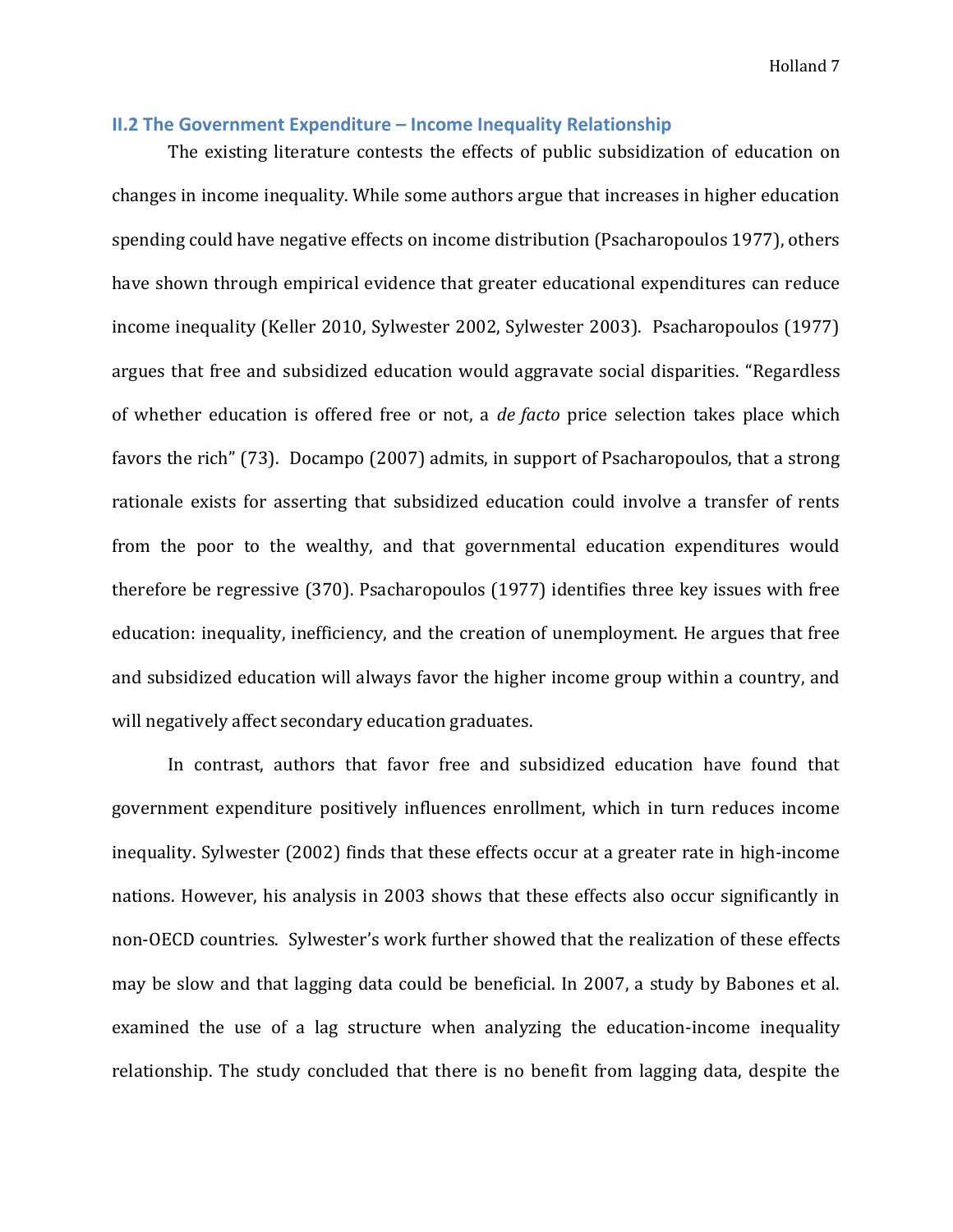various theoretical arguments to do so. However, the analysis in this paper will show that when examining the education expenditure-income inequality relationship, lagging is the necessary method.

Katrina Keller (2010) examines the effects of expenditure per student on reducing income inequality at all levels of education. She argues that the use of expenditure per student as a variable, rather than the use of total educational expenditure, may be a better indicator of education quality. "If consequently education quality declines, students will not obtain high enough productivity and incomes to decrease the wage gap" (72). Keller supports the assertion made by the Economic Policy Committee and Directorate-General for Economic and Financial Affairs (2010) that the quality of education plays a major factor in determining the effects of expenditure on income inequality. Keller (2010) furthers the research on the education expenditure – income inequality relationship by showing that increases in expenditure can lead to increases in enrollment, which can reduce fertility rates, and in turn decreases income inequality. However, Bergh and Fink (2008) have published a study that refutes all others arguments, asserting that there is no relationship between higher education expenditures, enrollment, and income inequality. These authors argue that income inequality can either increase or decrease depending on the level of initial enrollment in both secondary and tertiary institutions. Therefore, they conclude that the use of educational policy as a tool for decreasing income inequality could prove futile.

The existing knowledge and theories have shown that the relationship between educational expenditure and income inequality is not simple. The current empirical research is debated amongst researchers, and the contention that exists asserts the necessity to consider many factors when examining the social effects of governmental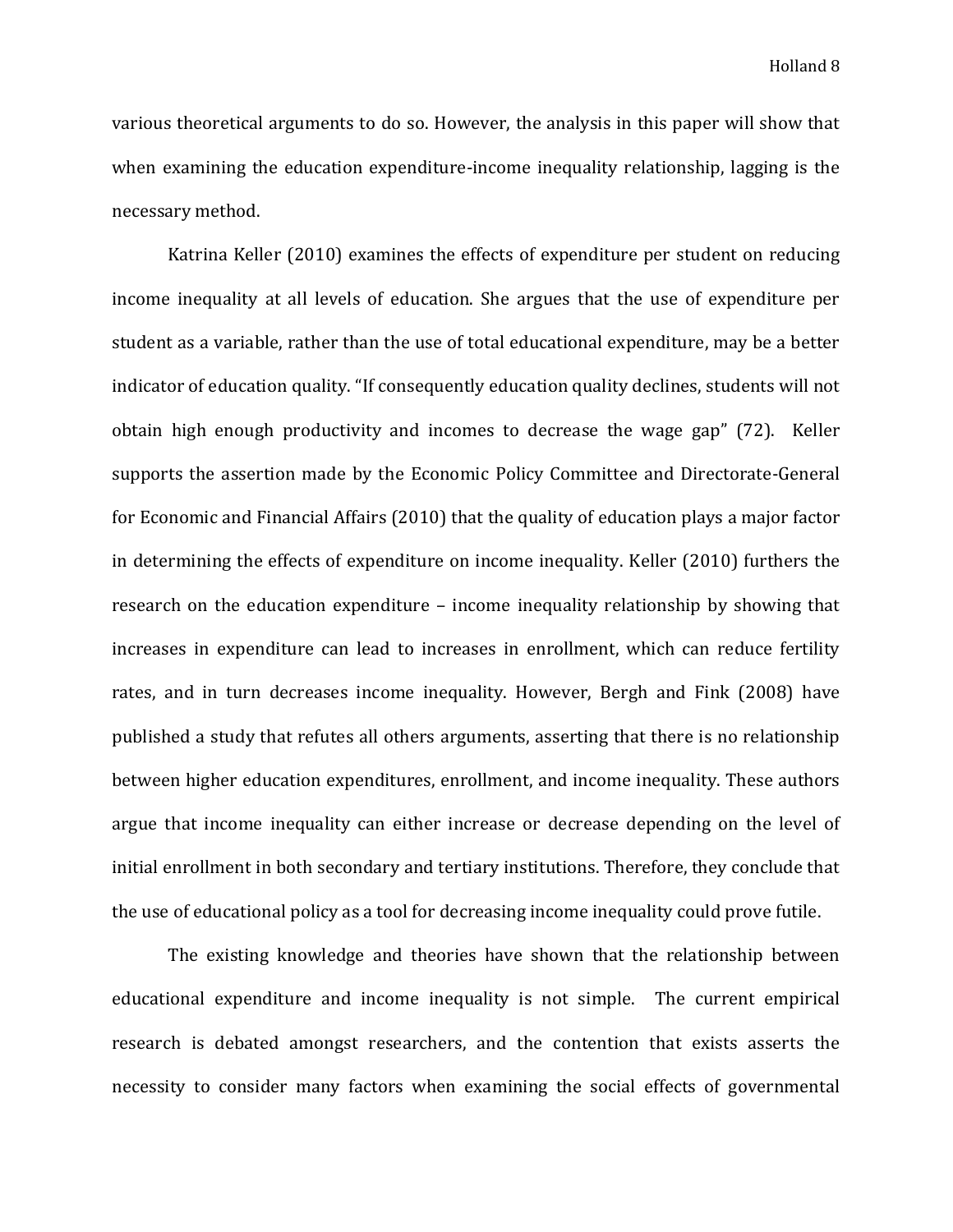expenditure on education. While the literature on this relationship is thorough, there are some gaps within the research that necessitate further analysis. Most of the studies (Psacharopoulos 1977, Keller 2010, Sylwester 2002) focus on primary and secondary institutions, while only vaguely discussing tertiary institutions. Furthermore, the bulk of existing literature discusses the effects of educational expenditure on income inequality within developing and lesser-developed nations. The prevalence of literature focused on these nations may be explained by the need of developing countries for economic and educational reform, as more and more students are attending higher institutions of learning, and governmental resources are becoming more and more limited. Also, since primary and secondary education has shown to have the most beneficial effects on economic growth (IIASA 2009, Loening 2005), these institutions have been the focus of most research. However, there is a need to further analyze the educational expenditure – income inequality relationship on the tertiary level and within developed nations.

# **III. Argument and Hypothesis:**

This paper intends to examine the effect of governmental tertiary educational expenditure on income inequality in developed nations. Governmental expenditure in the tertiary education sector is defined as the total amount of money and resources the government, at all levels, provides for higher education institutions. Income inequality is defined as the unequal distribution of income within a nation. It is expected that greater governmental expenditures in the tertiary sector will decrease the private costs of educational attainment, which would be an incentive for individuals to enroll in higher educational institutions. As Curs et al (2011) write, "Endogenous economic growth theory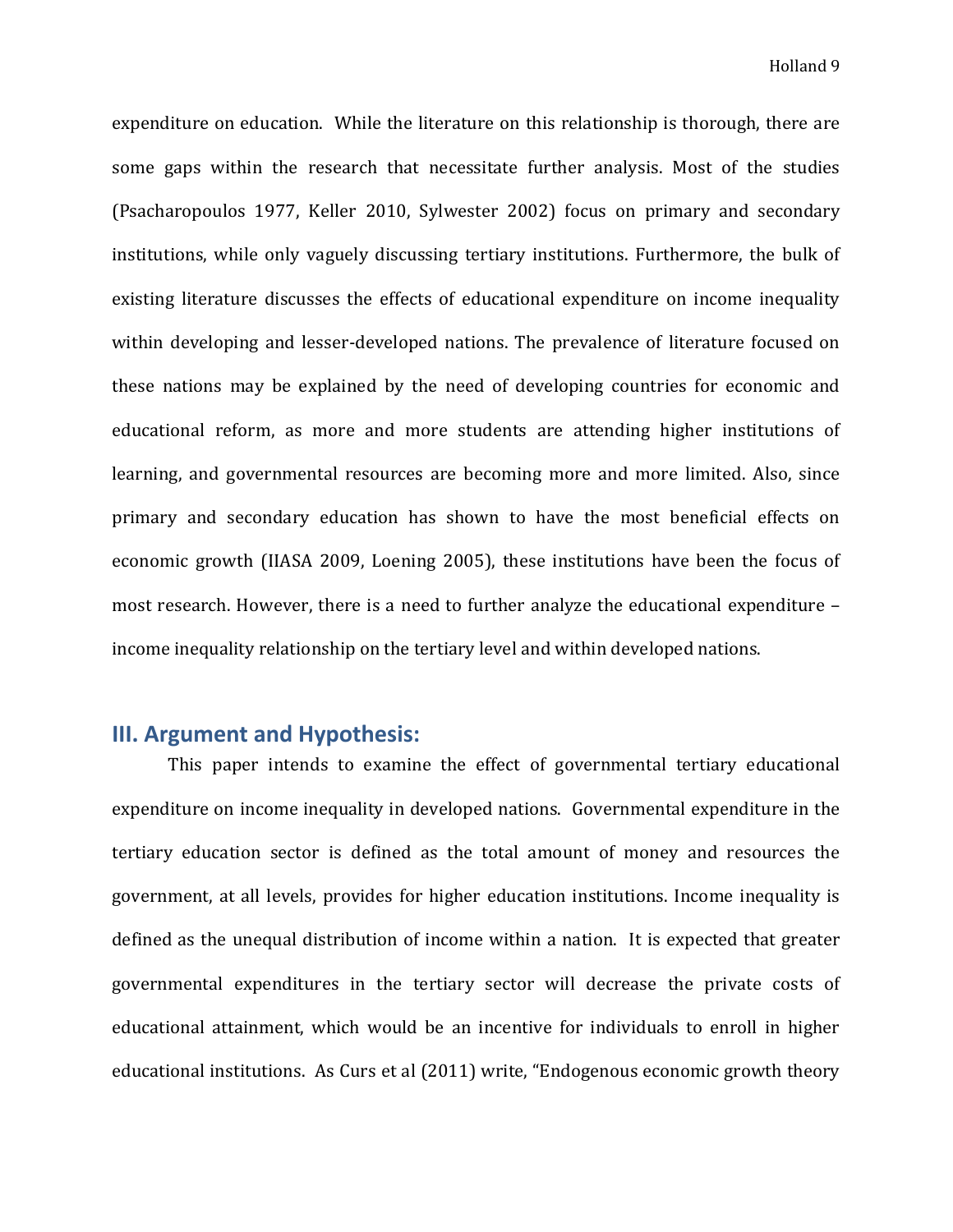predicts that when investments in higher education are financed through non-distortionary taxes it promotes economic growth by creating a labor force that is more productive." It is argued that this form of economic growth can lead to decreases in income inequality. Furthermore, as Sylwester (2003) notes, greater participation in higher education would change the composition of the labor force, thereby affecting income dispersion. As more and more unskilled workers become skilled within a country, the wage premium would lower for skilled workers consequently lowering income inequality. With these relationships in mind, the hypothesis of this paper is that higher levels of government spending on tertiary education will reduce income inequality within developed nations.

# **IV. Research Design:**

#### **IV.1 Sample**

For this analysis, I designed a panel study that represents developed nations throughout the world. I collected information from thirty-four OECD countries. In my sample, I have included Australia, Austria, Belgium, Canada, Chile, Czech Republic, Denmark, Estonia, Finland, France, Germany, Greece, Hungary, Iceland, Ireland, Israel, Italy, Japan, the Republic of Korea, Luxembourg, Mexico, Netherlands, New Zealand, Norway, Poland, Portugal, Slovak Republic, Slovenia, Spain, Sweden, Switzerland, Turkey, the United Kingdom, and the United States. Within my sample there are developed countries (DCs) and lesser-developed countries (LDCs) that are from a wide range of geographical locations, though most are located in Europe. While the span of these countries differs culturally and demographically, two different approaches to higher education expenditure policy are represented in this sample: the Scandinavian approach and the Anglo-American approach.

Domingo Docampo (2007) identifies the two expenditure policy approaches through empirical research. The "Scandinavian model" is characterized by very high taxes, high spending in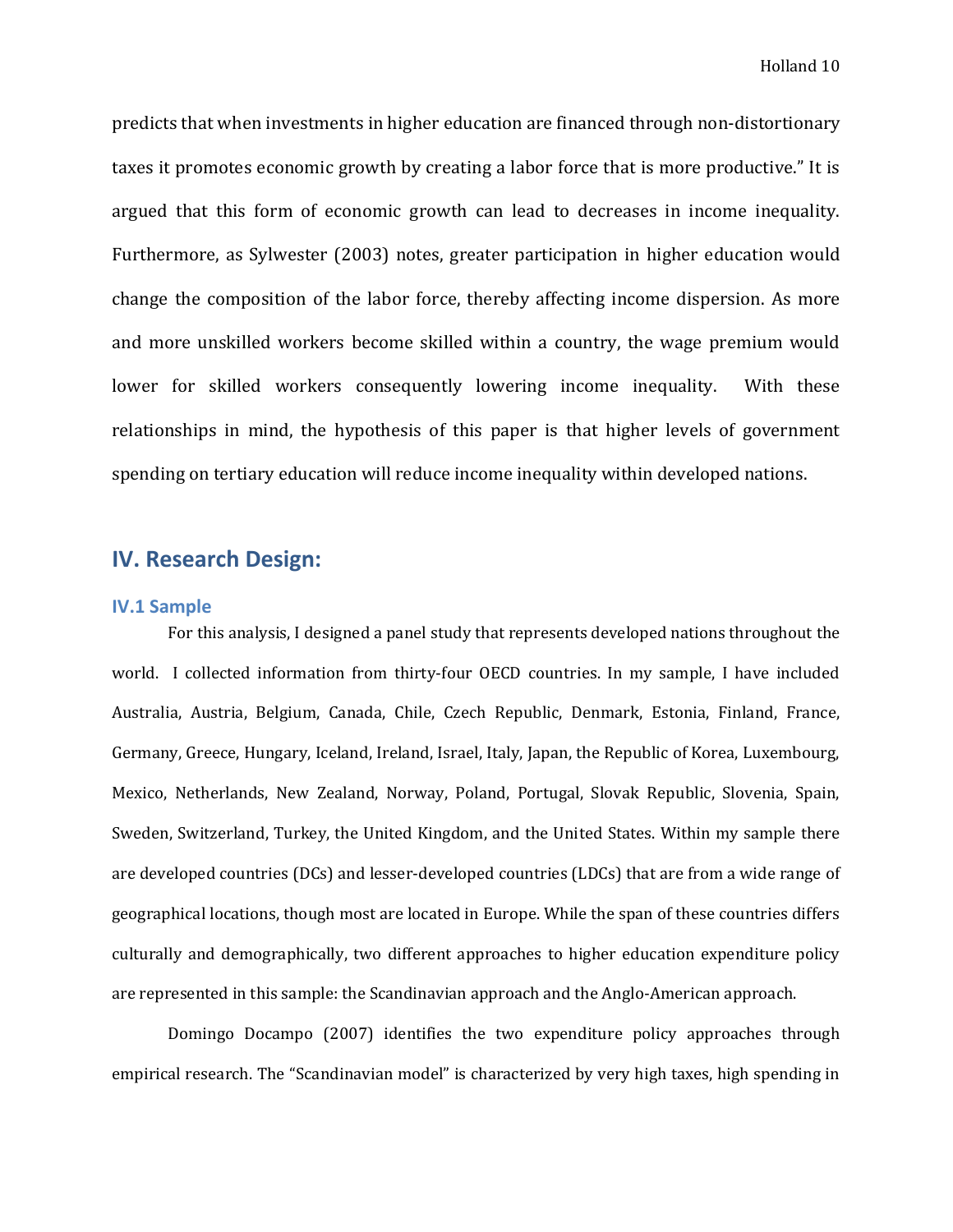tertiary education, large enrollment numbers, and a strong commitment to research and development. The "Anglo-American model" is defined by large enrollment and a strong commitment to research and development as well, but this model differs by having much lower taxes and substantial private spending in the higher education sector. Denmark, Norway, Sweden, and Finland are the countries identified as following the Scandinavian model, which generally treats higher education institutions equally. The United States, Australia, Canada, Korea, and the United Kingdom are identified a following the Anglo-American approach, which views higher education institutions as heterogeneous, treats them diversely, and compares quality between them (Docampo 2007). Therefore, my sample is well representative of various expenditure policies in different countries worldwide, and may be able to shine some light on the effects of expenditure policies on income inequality.

There are 1802 observations in my sample. My initial goal was to collect data for all countries from 1960 to 2012. While some data was available during all of these years, other variables I analyzed were only available for certain years. Income inequality was available for most countries every few years after 1980. Expenditure per student was available for most countries every few years from 1975, and almost every year after 1995. My bivariate analyses, using these two variables, averaged seven to ten years for each country. While it would have been ideal to have more observations for each of my variables, the data I was able to collect and analyze is still a fair indicator of the expenditure-income inequality relationship.

#### **IV.2 Measurement**

#### *Dependent Variable*

In my study, the dependent variable, income inequality measures "the degree of inequality in the distribution of family income in a country" (Central Intelligence Agency 2012). The measurement used is the GINI index, which uses the Lorenz curve to describe the distribution of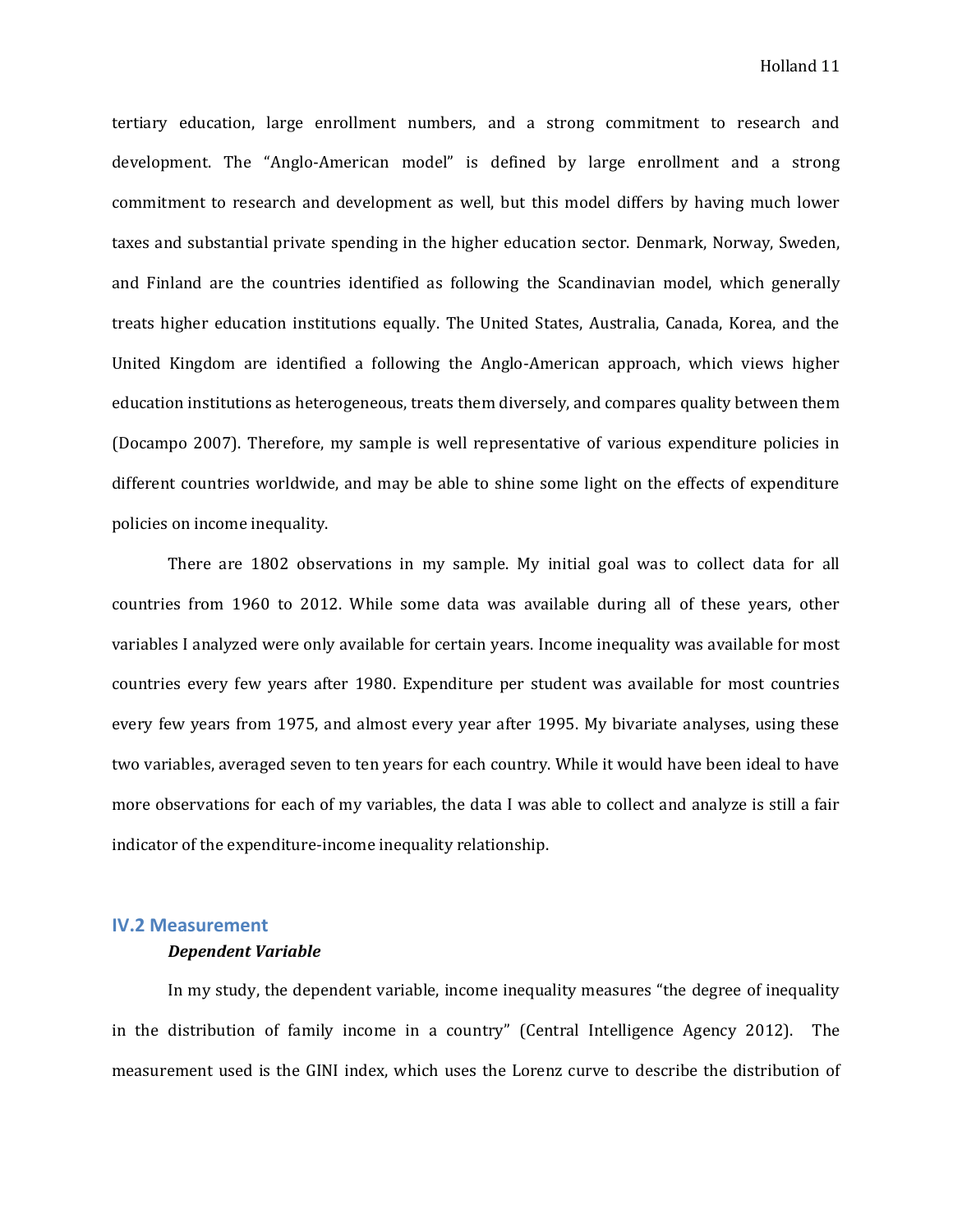income. Data was first taken from the Luxembourg Income Study Database (LIS 2011), and then missing values were filled in using data from the OECD database (OECD 2012b) and the World Bank's World Development Indicators database (World Bank 2012b). The data from the World Bank was originally expressed as an integer ranging from 0-100, while the other GINI data was expressed as a decimal between 0-1. Therefore, the World Bank data was divided by 100 when added to the income inequality indicator. This variable is presented as an interval measure, and the values of the GINI coefficient range between 0, which represents "perfect equality" and 1, which represents "perfect inequality" (OECD 2012b). The income inequality variable ranges from a minimum value of .189 (Slovak Republic in 1992) to a maximum value of .562 (Chile in 1988), with a mean value of .316 (Canada in 1971). This indicator provides a good measure of income inequality for the purposes of this analysis.

#### *Explanatory Variable*

The explanatory variable in this study is government expenditure on the tertiary educational sector. This variable is measured as the amount of public expenditure spent per pupil in tertiary education, expressed as a percent of GDP per capita. The data for this variable was pulled from the World Bank's World Development Indicators database, which took information from UNESCO's Institute for Statistics (World Bank 2012a). This variable includes data that expresses current and capital government spending on both public and private educational institutions and educational administration. Also included are subsidies the government allocates to the private sector, which includes students, households, and other private entities. The values of this indicator range from a minimum of 4.80% (Republic of Korea in 2002) to a maximum of 147.32% (Chile in 1981) with a mean of 42.35% (Ireland 1990 and Netherlands 2006). This is a good indicator of government expenditure on tertiary education, because it includes all of the funds that governments allocate to higher education, including institutions and the private sector.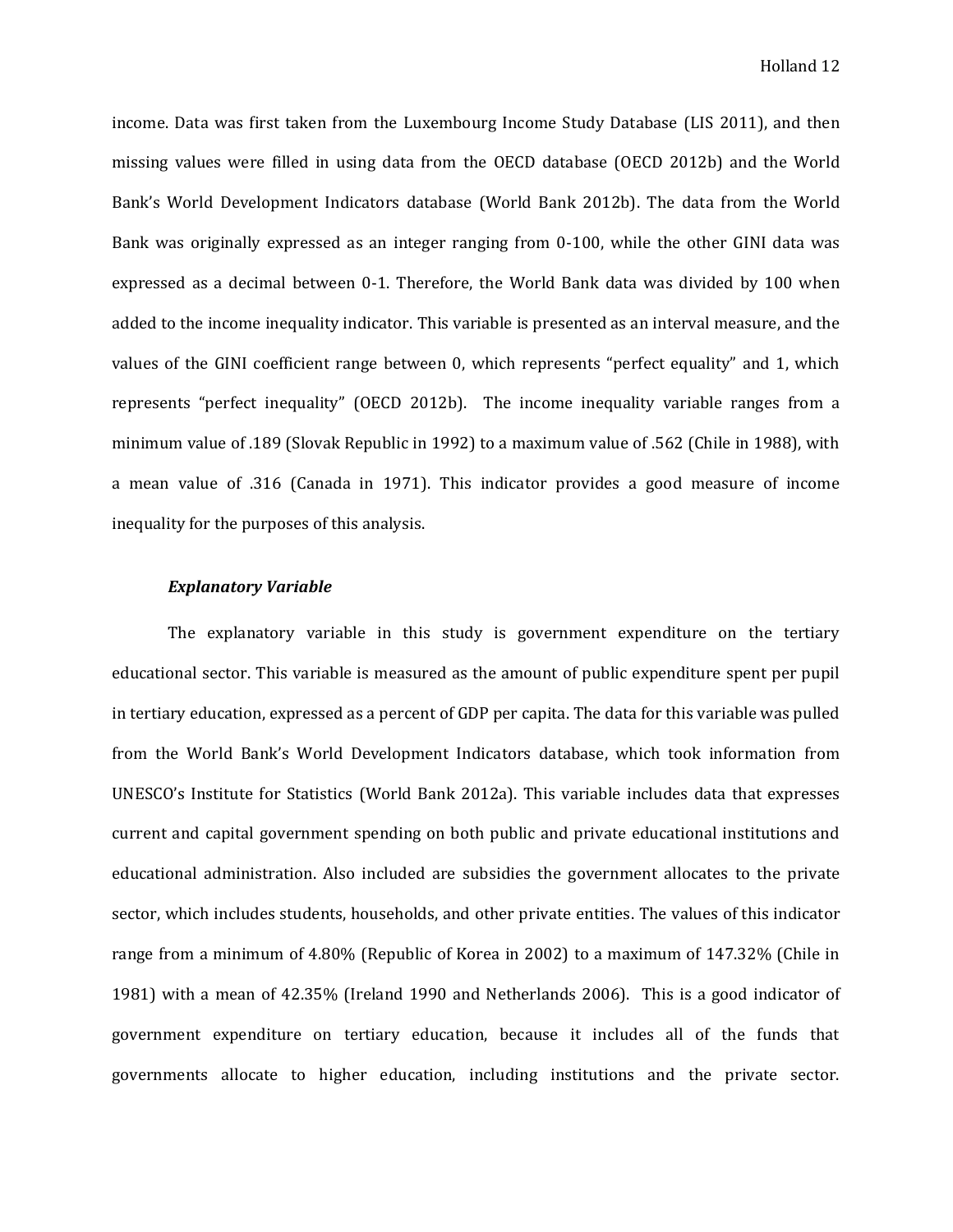Furthermore, by using the expenditure per student indicator, this variable controls for quality with the increase in enrollment.

#### *Control Variables*

I used a number of control variables in my analysis to develop the precision of my findings. Based on the standard in the literature, these variables include enrollment, development status, and year. Enrollment refers to the percentage of the population that is enrolled in tertiary educational institutions each year. This variable was calculated by using the enrollment (total number of students) data from the OECD education database (OECD 2012a), and dividing it by the total population data, taken from the World Development Indicators database (World Bank 2012b). Development status is measured in each country using the gross domestic product (GDP) per capita in a particular year. GDP per capita is calculated by dividing the GDP of a country by their total population in the same year. The values for development status were recorded in constant 2000 U.S. dollars. Lastly, year is used to control for trending effects of income inequality in each country, because it has been found that income inequality can naturally rise with each increasing year.

The first control variable, enrollment, measured as .18the percentage of the population enrolled in tertiary education, had a total of 710 observations. The values of this variable ranged from a minimum of .18% (Japan in 1986) to a maximum of 10.02% (Czech Republic in 1967), with a mean value of 3.59%. In respect to the second variable, development status, measured as GDP per capita, had a total 1562 observations. The values ranged from a minimum of 1050.37 constant 2000 U.S. dollars (Hungary in 1960) to a maximum of 56285.28 constant 2000 U.S. dollars (Luxembourg 2007). The sample average of this variable was 15521.72 constant 2000 U.S. dollars. The last control variable, year, ranged from 1960-2012.

#### **IV.3 Method**

To analyze these variables, I used bivariate correlations and inferential statistics. The bivariate correlations were used to determine an association between educational expenditure and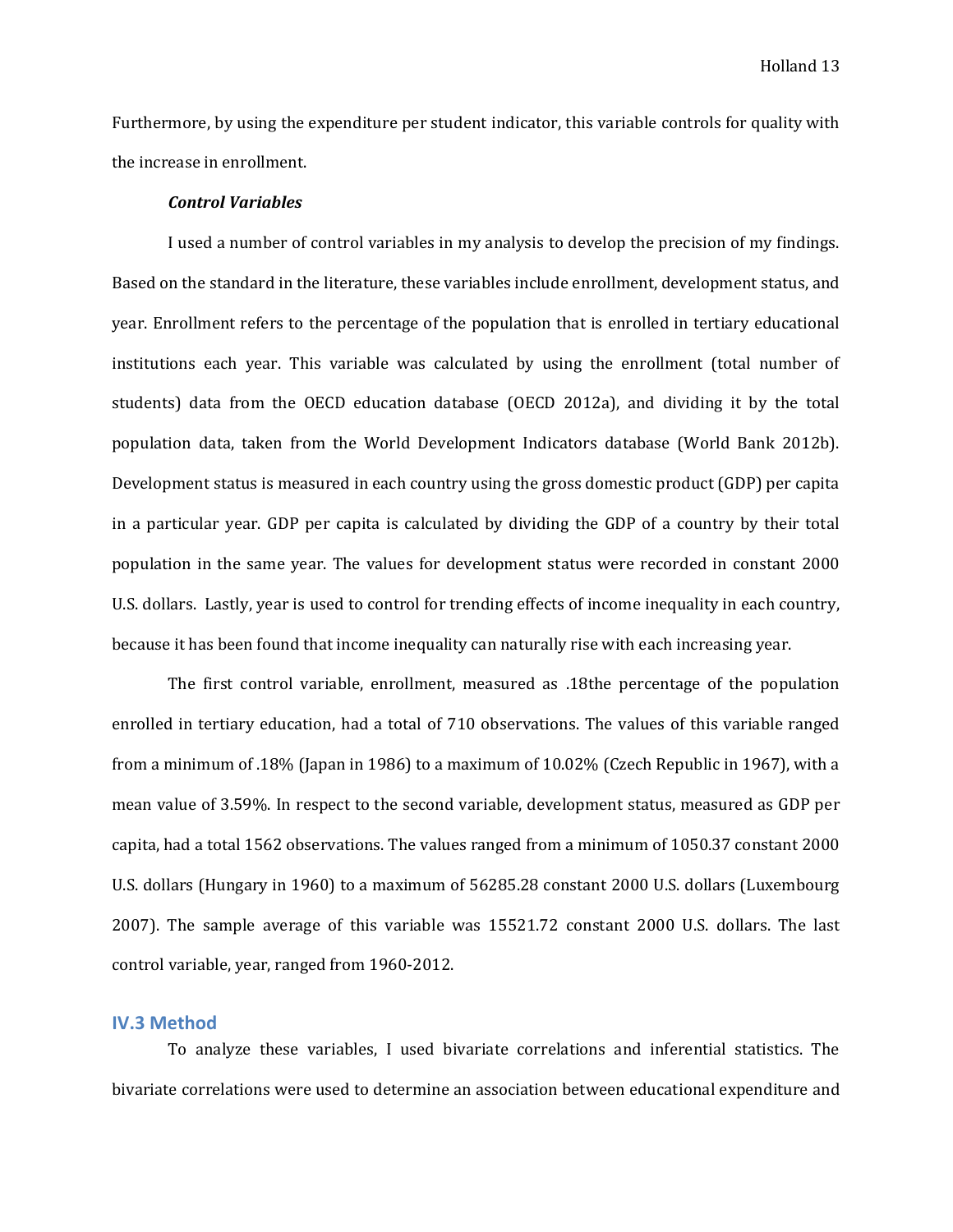income inequality, and are expressed in Figure 1 in the appendix. The inferential statistical technique used was linear regression, because all of the variables analyzed are continuous. This was the best technique to establish the average effect of the explanatory variable and the control variables on the dependent variable. In order to control for the effects of time lags in the expenditure-income relationship, I lagged the explanatory variables by one year. Therefore, I created a new dependent variable called "Lead Income Inequality," which refers to the income inequality of each country for the following year. Using linear regression, I have estimated four models, which can be found in Table 1 in the appendix. The first model analyzes the effect of only the expenditure indicator on the lead income inequality variable. Each model following includes an additional control variable.

# **V. Findings:**

I expected the countries with higher expenditures per student in tertiary education to have lower levels of income inequality. The regression analysis, displayed in Table 1 in the appendix, expresses that the expenditure variable and the income inequality variable maintains a negative relationship across all models. Furthermore, the effect of expenditure on income inequality remains statistically significant. This analysis supports my hypothesis. Model 4 presents the relationships between income inequality and all the explanatory variables used (expenditure, enrollment, development status, and year). This model shows that enrollment and development status all have a negative and statistically significant effect on income inequality, as well. Year, however, appears to have a positive and statistically significant effect on income inequality.

How large are the effects of expenditure, enrollment, and development status on income inequality? According to the estimate of Model 4, the full model, for each 1% increase in expenditure per student within a country, there is a .001-point decrease in the GINI coefficient, representing income inequality, within that same country. In regards to enrollment, for each 1%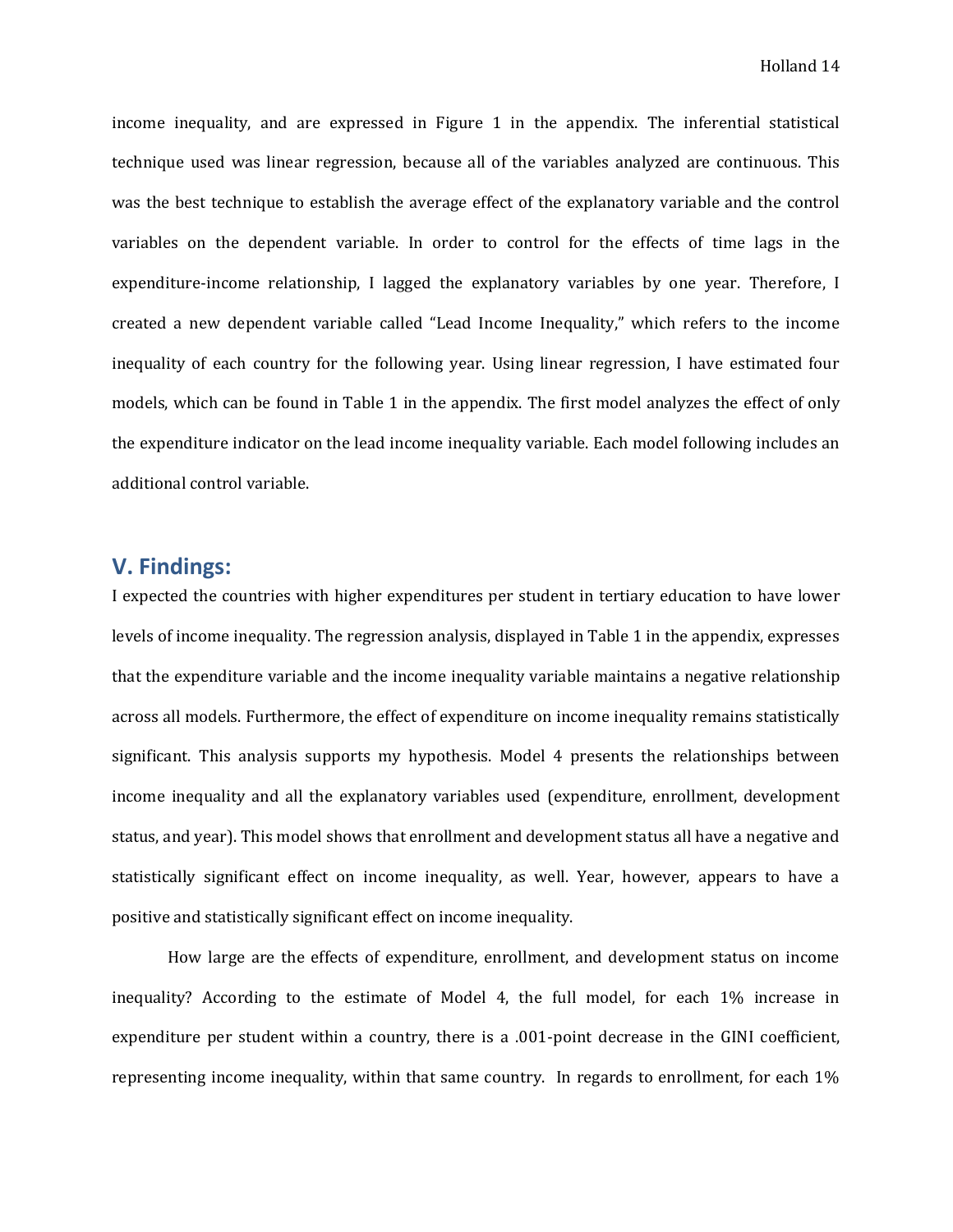increase in the number of students enrolled in higher education, there is a .015-point decrease in income inequality. Under this model, enrollment has a larger effect on income inequality than expenditure per student. GDP per capita, however has the smallest effect. For each 1-point increase of the GDP per capita of a nation, there is a .0000067-point decrease in income inequality. Finally, year has shown to have positive effect, for each year that passes, income inequality increases by .003 points.

How strong are these effects that have been recorded? The R-squared statistic, listed in table 1, indicates the proportion of the variation in the dependent variable that is explained by the independent variables. Using this statistic, according to the full model, the variables expenditure, enrollment, development status, and year account for 25.1% of the variation in the lead income inequality variable. Considering this paper is analyzing a political topic, using multi-causal variables, this proves to be a fairly strong effect. However, this statistic indicates that there is 74.9% of the variation in income inequality that is not explained, though it needs to be through other measures.

# **VI. Conclusion:**

The goal of this paper was to determine one type of social return from government expenditure on higher education. In my argument I asserted that higher public expenditure on tertiary educational institutions would increase enrollment within a country, and in turn affect the income distribution of that nation, possibly providing a positive social return. I hypothesized that increases in government expenditure will negatively affect income inequality, and the empirical analysis provided within this paper supported this hypothesis. The findings of my research can be found in tables 1 and 2 in the Appendix. This project represents an in-depth study of thirty-four developed OECD countries' total public expenditures per student on tertiary institutions, administrations, and private entities and their effects on income inequality. This study brought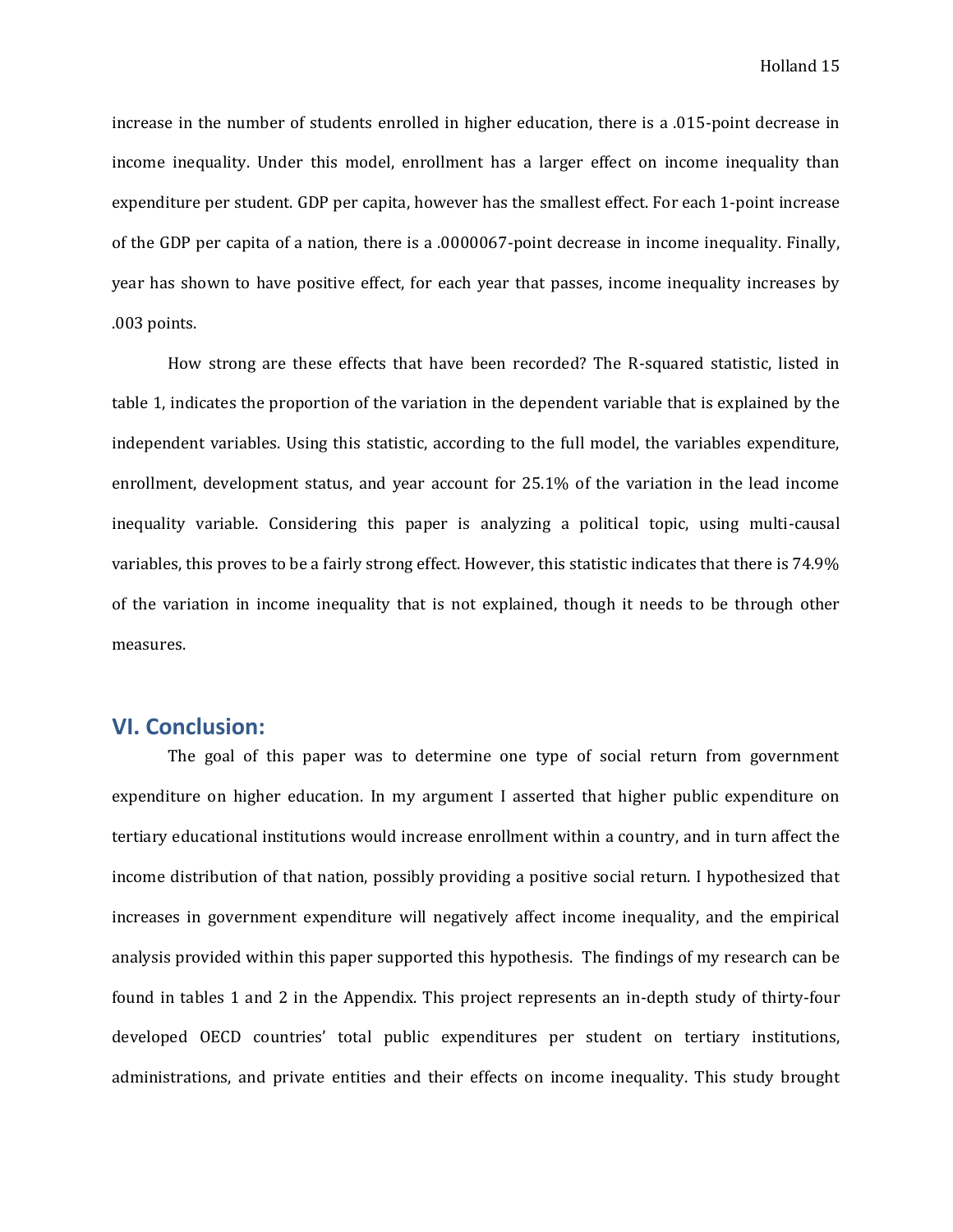together the existing knowledge of this relationship and added to the current literature by examining only developed countries that follow the Scandinavian and Anglo-American policy models, and only examining expenditure at the tertiary level.

To further the analysis, I conducted one more bivariate comparison of the expenditure – income inequality relationship that only considered the United States. The findings of this comparison are listed in Table 2 in the Appendix. This comparison negated my hypothesis, and showed a positive relationship between government expenditure on tertiary education and income inequality in stark contrast to my total findings. Substantively speaking, this analysis displayed an increase in the GINI coefficient from low expenditure to high expenditure. Low tertiary educational expenditure compared to a mean of .359 in regards to income inequality, and high expenditure had an average of .3742. It has been noted in the literature that countries which rely too heavily on market forces to regulate the higher education system will display a reduction in the public benefits of that education (World Bank 2000). The United States is one country that has a relatively large private education sector, and this information could provide an explanation for the results found in this project. However, It is important to note that the sample for this comparison only consisted of nine observations. This is an extremely small sample, and may not be indicative of the true relationship, but it is important to observe this possibility. These results necessitate further research to be conducted that examines this relationship in the United States alone.

The research into the topic of the social and private effects of higher education expenditures indicated some interesting implications of the measurements that were used in this paper. Curs et al. (2011) examined the relationship between educational expenditure and economic growth within the United States alone. These authors found that the size of the private higher education system within each state provides a different effect on economic growth. Therefore, it is pertinent for future studies to control for the amount of private institutions in a nation when analyzing the effects of public expenditures. I did not control for private institutions in my analysis due to the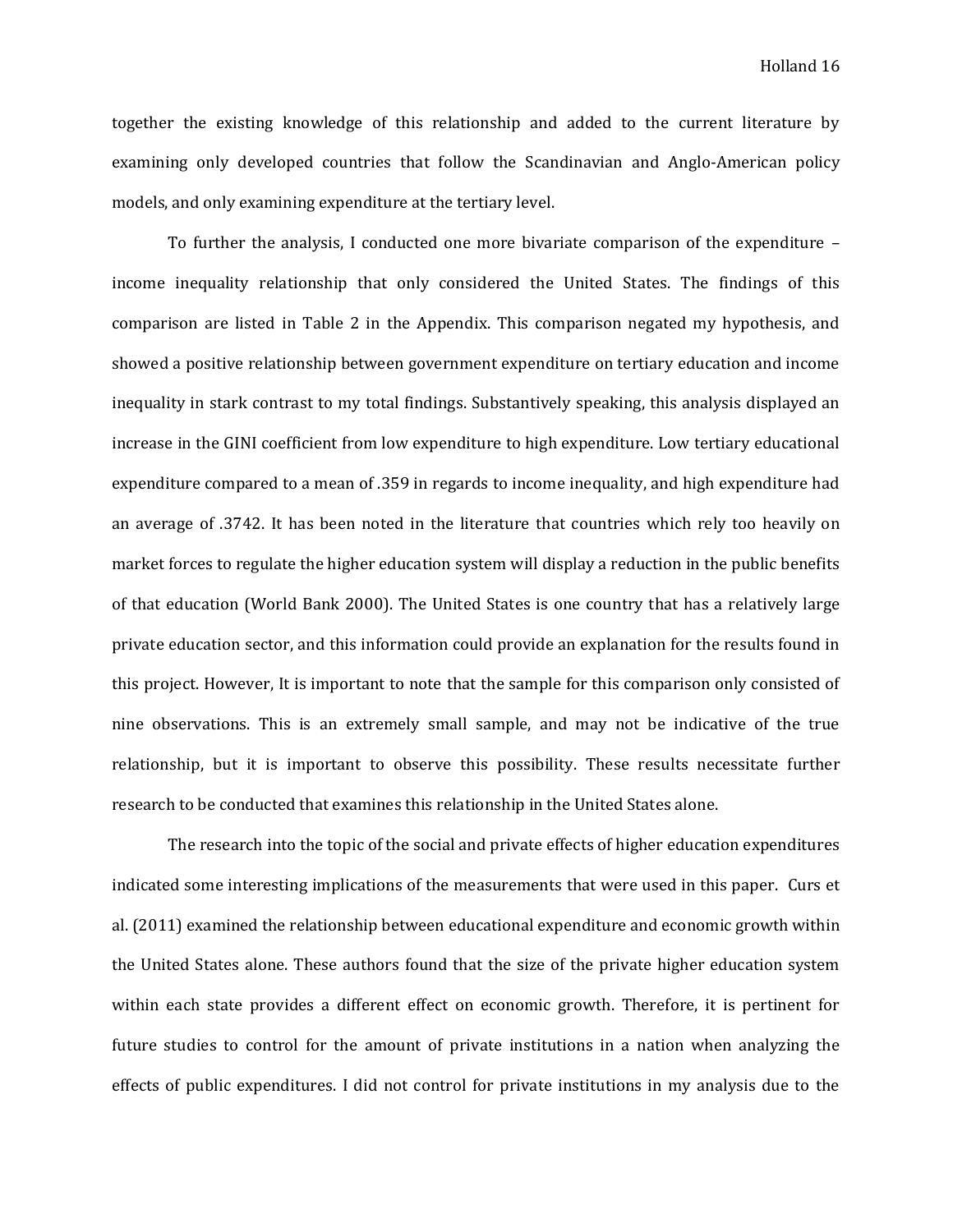number of countries used in my sample and the lack of data. However, when examining individual nations, this method would be a better determinant of the true expenditure – income inequality relationship.

In consideration of the findings of this paper, there are several policy recommendations that can be made for the leaders of developed nations that are contemplating different funding techniques for tertiary education. First, it has been made clear that higher education expenditures are indeed a social good as the improve the income distribution of a nation. Therefore, it would seem that countries should not consider the complete privatization of their tertiary education systems. Instead, it would seem complete subsidization may be the best funding technique. However, since the resources in many countries are publicly and privately dwindling, I would recommend a mixed-funding model. While state policies are necessary to provide proper funding and to promote the public interest in higher education, no system should forgo the advantages of private investment for private benefit. Therefore, in order for this model to work, it is necessary that states maximize the financial inputs of the private sector by encouraging philanthropic individuals and institutions to donate in the name of the social good. Furthermore, states need to focus on efficient and effective spending. There is a vast amount of literature written on the topic of effective and efficient educational expenditure, way too much to discuss in this paper. Nevertheless, it is clear that efficiency and effectiveness are important aspects of educational expenditure. Effective spending leads to efficient educational systems that are high in quality and the assurance of quality education encourages individuals to invest in their own higher education.

The data in this paper indicate that policymakers should find the means to increase their tertiary educational expenditures if they intend to improve the income distribution of their nation. This might entail states cutting funding from other sectors. Further research is necessary to determine the best methods for nations to follow. It would prove pertinent to examine the effects of other sectors on income inequality, so that researchers and policymakers alike can determine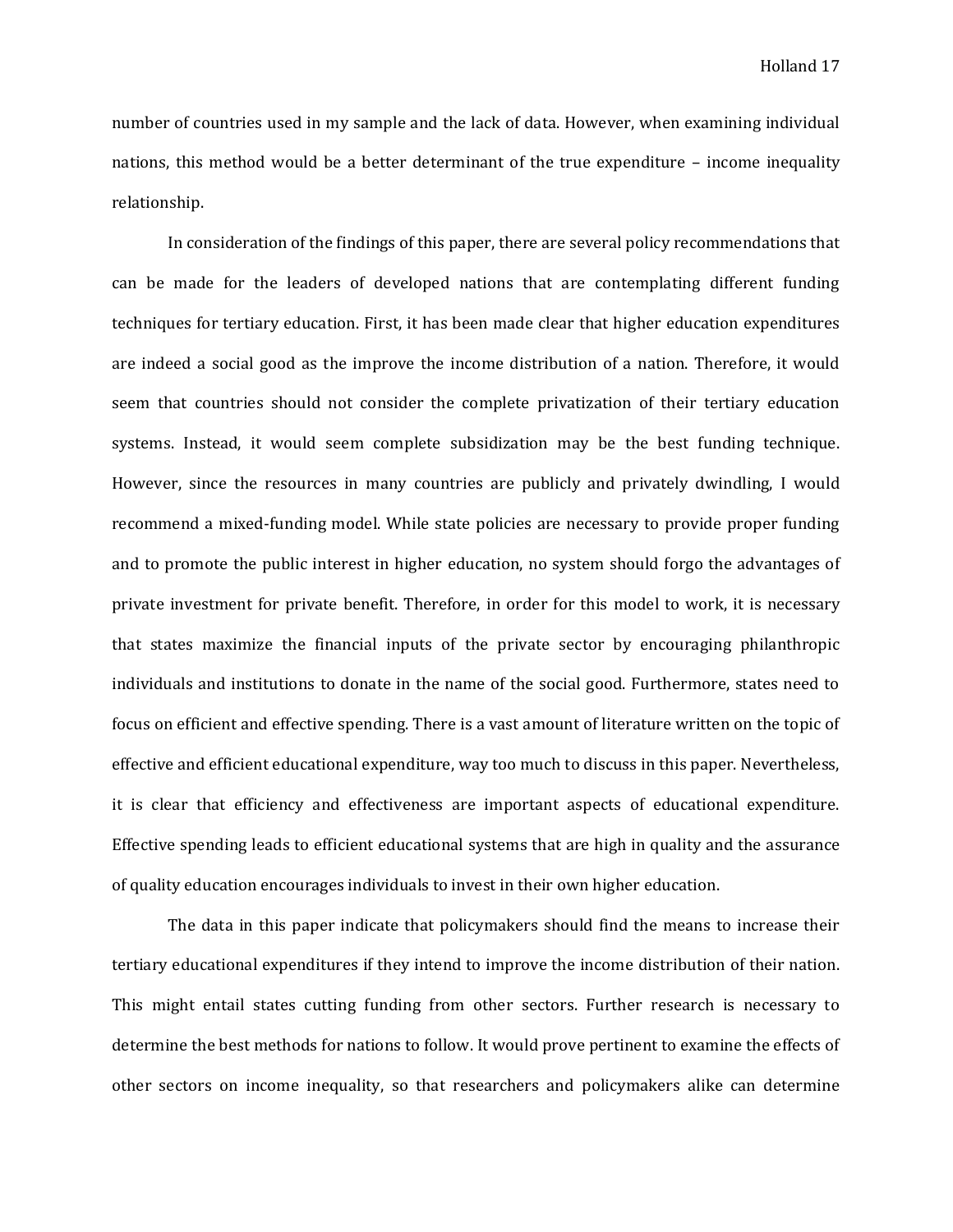which sectors should receive the most government funding. Furthermore, the discussions of this paper necessitate more research to be completed that analyses nations individually, and includes the size of the private educational system as a control. While there is more to research on this topic, this paper has concluded that income inequality can be decreased within a developed nation if leaders increase their public expenditure on tertiary education.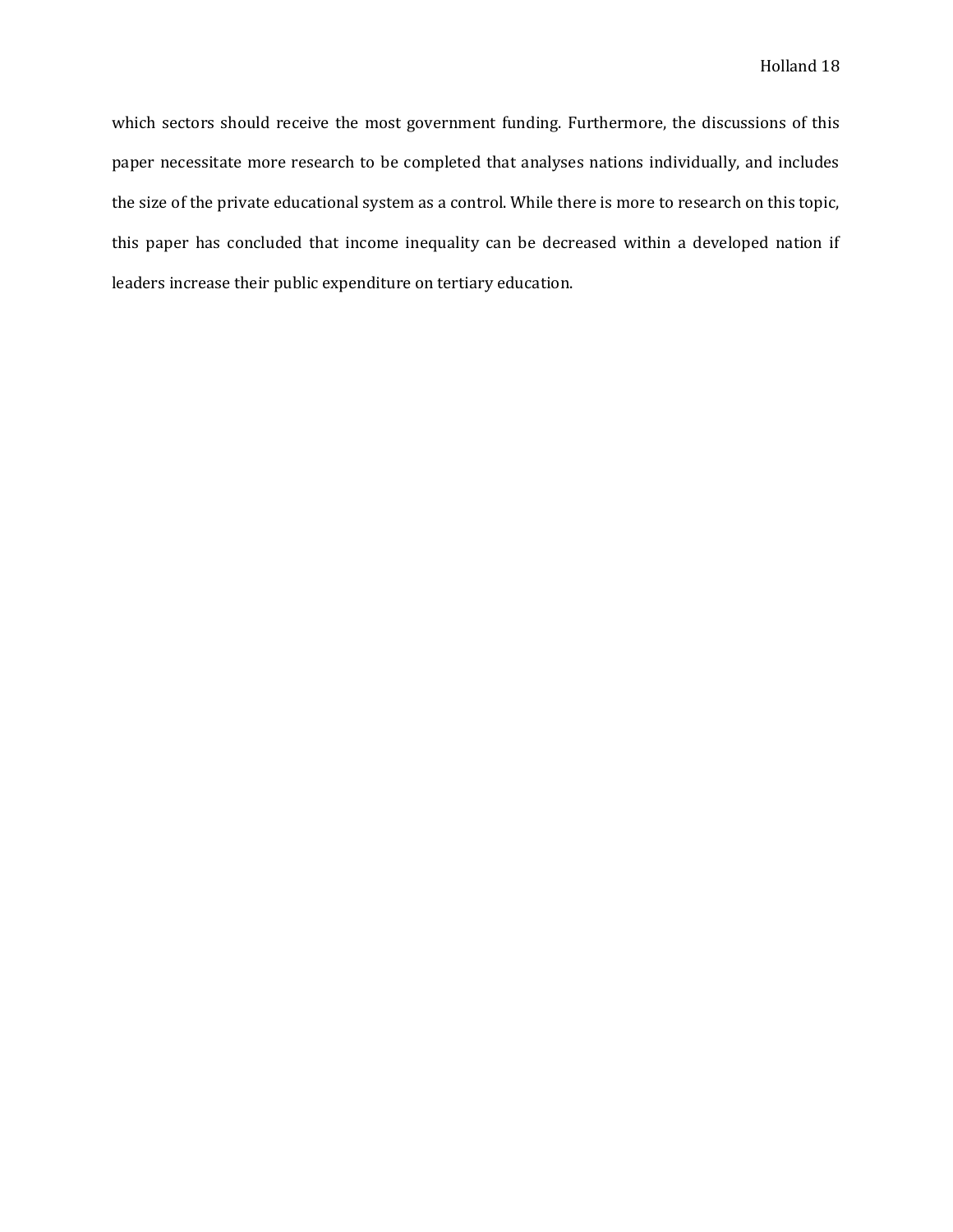# **Appendix**

# **Table 1.**

| <b>Variables</b>   | <b>Dependent:</b> Lead Income Inequality |           |                |               |  |
|--------------------|------------------------------------------|-----------|----------------|---------------|--|
| <b>Explanatory</b> | Model 1                                  | Model 2   | Model 3        | Model 4       |  |
| Expenditure        | $-0.01*$                                 | $-0.002*$ | $-0.002*$      | $-0.01*$      |  |
| Per student        | (.000)                                   | (.000)    | (.000)         | (.002)        |  |
| $(\%GDP)$          |                                          |           |                |               |  |
| Enrollment         |                                          | $-0.017*$ | $-0.012*$      | $-0.015*$     |  |
| (%population)      |                                          | (.000)    | (.006)         | (.000)        |  |
|                    |                                          |           |                |               |  |
| GDP per            |                                          |           | $-1.601E-006*$ | $-1.67E-006*$ |  |
| capita             |                                          |           | (.000)         | (.000)        |  |
|                    |                                          |           |                |               |  |
| Year               |                                          |           |                | $.003*$       |  |
|                    |                                          |           |                | (.000)        |  |
|                    |                                          |           |                |               |  |
| $\mathbf N$        | 268                                      | 210       | 210            | 210           |  |
| R Squared          | 0.80                                     | .140      | .193           | .251          |  |

### \*p ≤ 0.01

**Effect of Expenditure:** Based on this sample, expenditure has a negative and statistically significant (98%) effect on income inequality. One percentage point increase in expenditure per student leads to a .001-point decrease in the GINI coefficient representing income inequality.

**Effect of Enrollment:** Based on this sample, enrollment has a negative and statistically significant (100%) effect on income inequality. One percentage point increase in enrollment leads to a .015 point decrease in the GINI coefficient representing income inequality.

**Effect of GDP per capita:** Based on this sample, GDP per capita has a negative and statistically significant (100%) effect on income inequality. One point increase in GDP per capita leads to a .00000167-point decrease in the GINI coefficient representing income inequality.

**Effect of Year:** Based on this sample, while holding everything constant, the year has a positive and statistically significant (100%) effect on income inequality. Each increasing year leads to a .003 point increase in the GINI coefficient representing income inequality.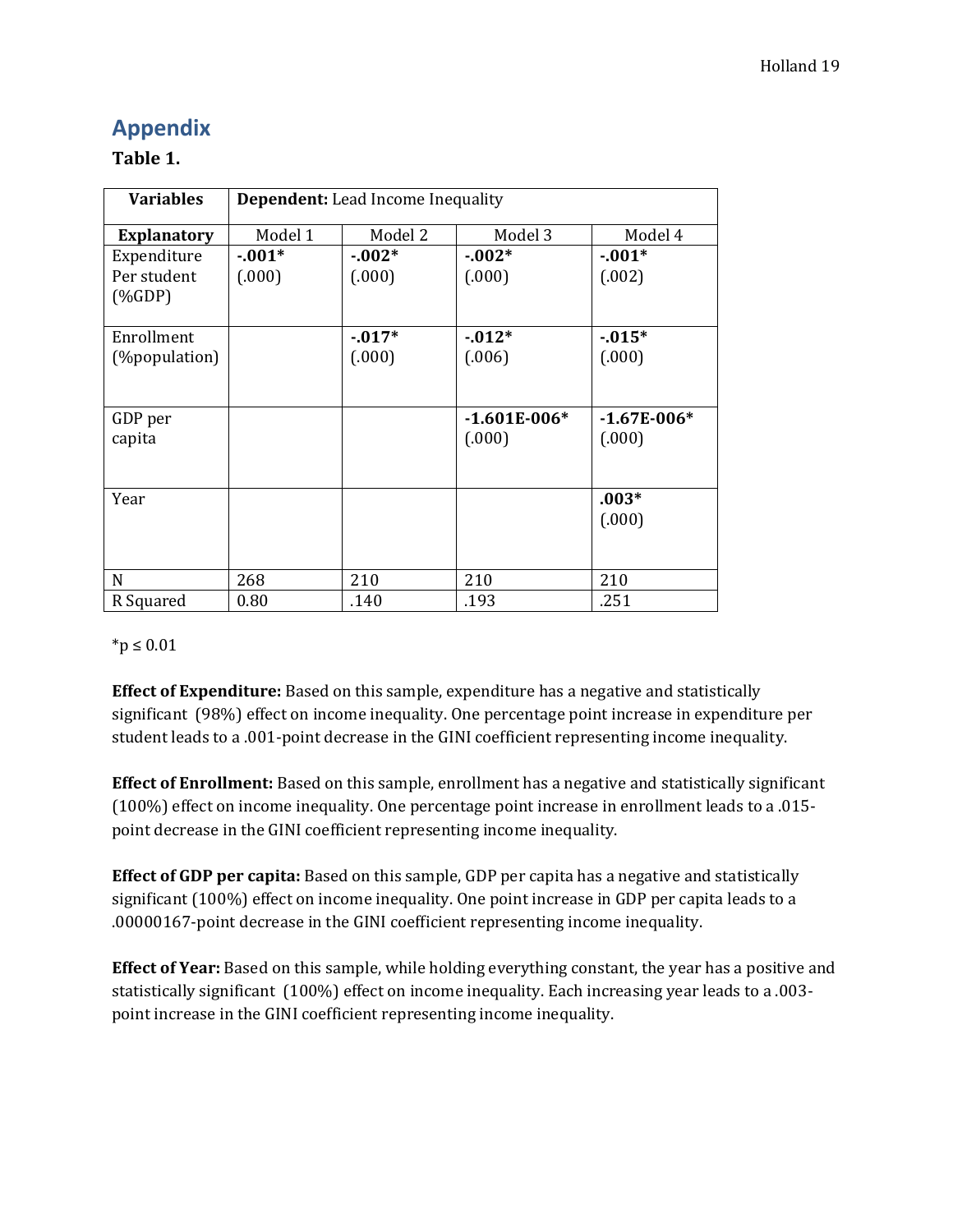



Tertiary Educational Expenditure per student (as a percent of GDP per capita)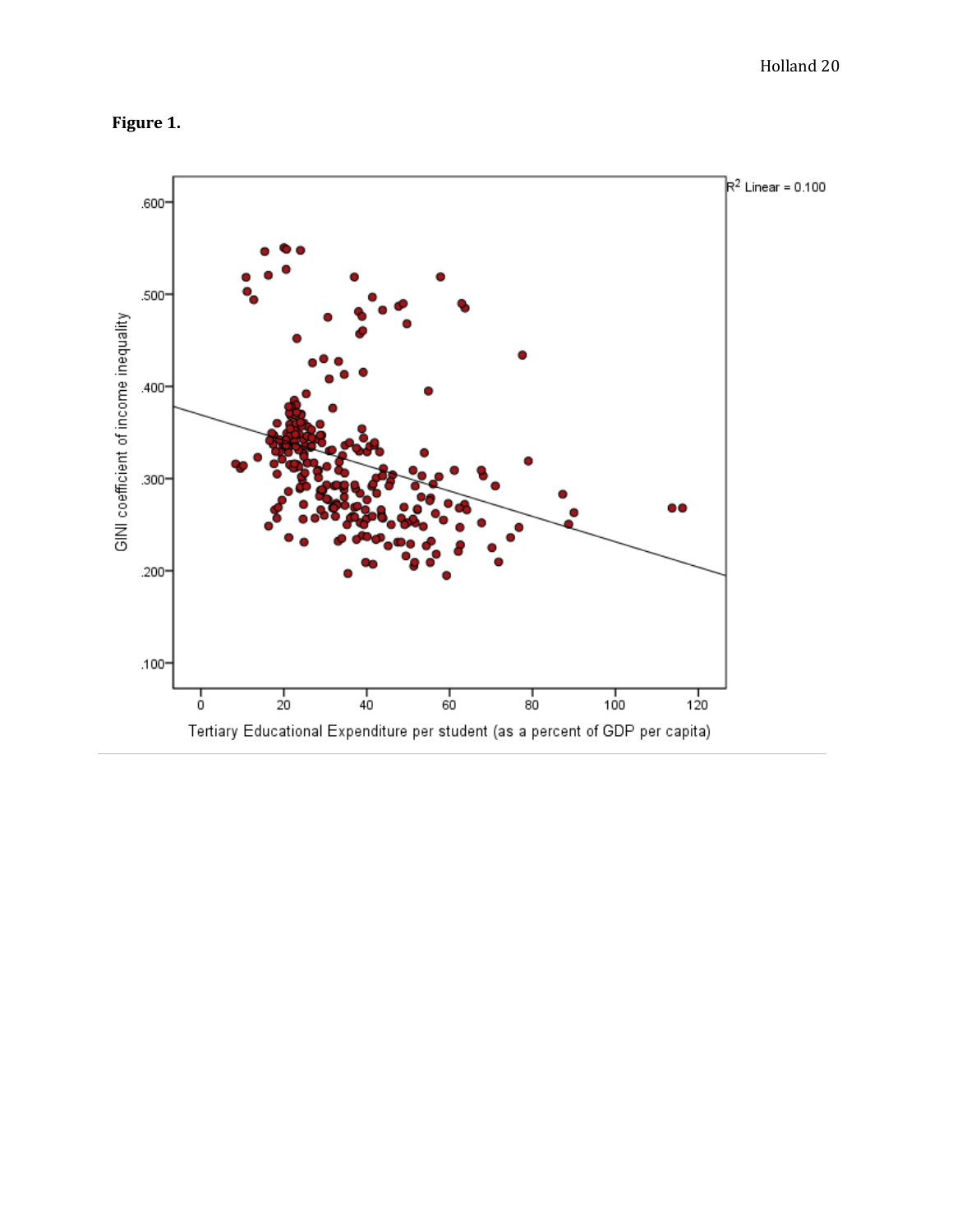# **Table 2.**

### **Comparison of Means Report**

### **Expenditure and income Inequality in the United States**

Dependent Variable: Lead Income Inequality

| <b>Explanatory Variable:</b> | Mean  | N | Std. Deviation |
|------------------------------|-------|---|----------------|
| Expenditure per              |       |   |                |
| student (%GDP)               |       |   |                |
| l Low                        | .3590 | 5 | .01773         |
| <b>High</b>                  | .3742 | 4 | .00591         |
| Total                        | .3658 | 9 | .01533         |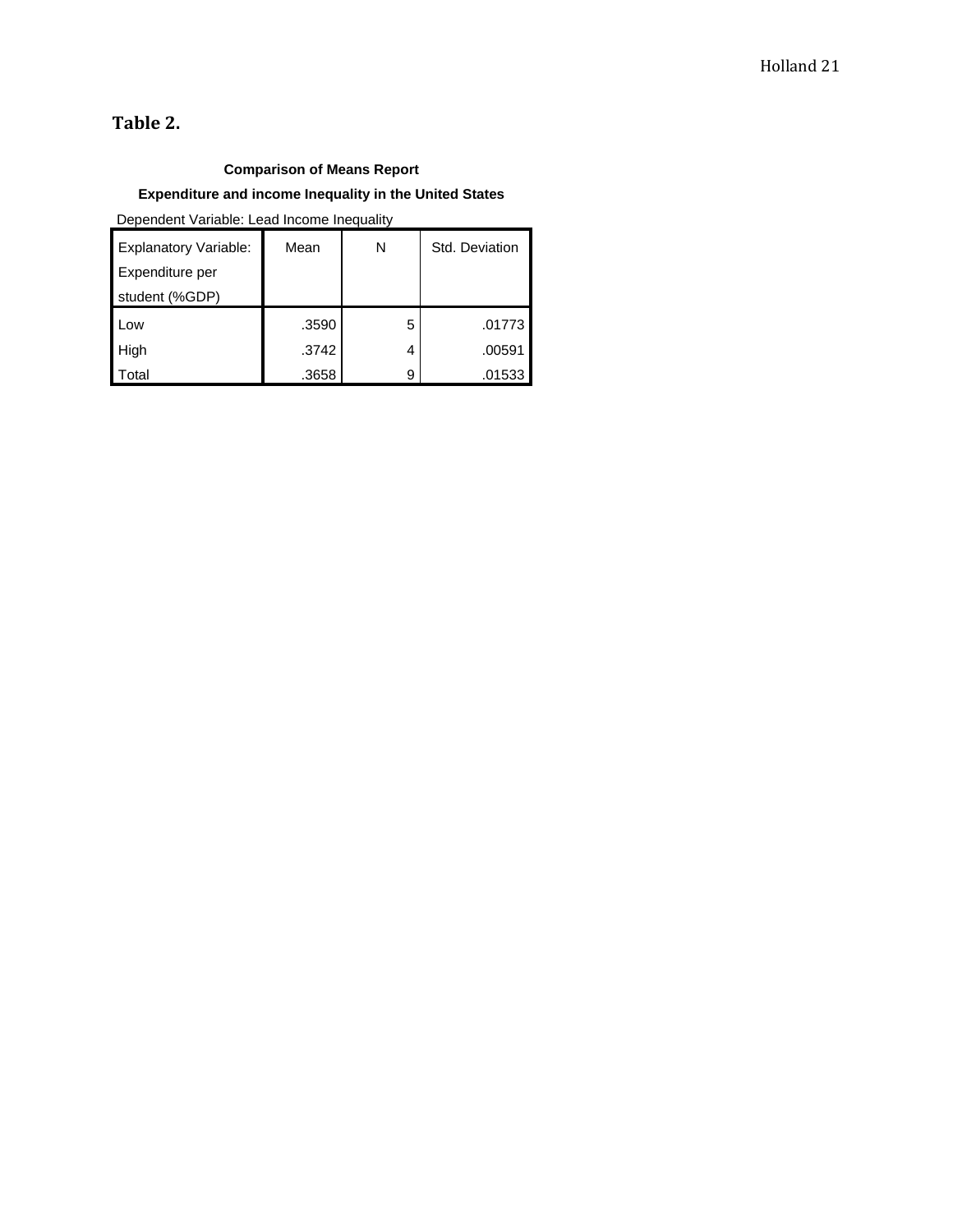# **Bibliography**

Babones, Salvatore, Kandi Felmet, and Jackie Hwang. 2007. "A Research note: Investigating the Lag Structure of the Education-Income Inequality Relationship." *Michigan Sociological Review* 21, 179-191.

Bergh, Andreas. And Gunther Fink. 2008. "Higher Education Policy, Enrollment, and Income Inequality." *Social Science Quarterly (Blackwell Publishing Limited)* 89, no 1: 217-235.

Central Intelligence Agency. 2012. The World Factbook: Field Listing:: Distribution of Family Income – GINI Index. From https://www.cia.gov/library/publications/theworld-factbook/ fields/2172.html

- Curs, Bradley R., Bornali Bhandari, and Christina Steiger. 2011. "The Roles of Public Higher Education Expenditure and the Privatization of the Higher Education on U.S. State Economic Growth." *Journal of Education Finance* 36, no.4: 424-441.
- Docampo, Domingo. 2007. "International Comparisons in Higher Education Funding." *Higher Education in Europe* 32, no.4: 369-386.
- Economic Policy Committee and Directorate-General for Economic and Financial Affairs. 2010. Efficiency and Effectiveness of Public Expenditure on Tertiary Education in the EU. Working paper, European commission, occasional papers, Brussels. PP.-105.
- Glaeser, Edward L., and Giacomo A. M. Ponzetto and Andrei Shleifer. 2007. "Why Does Democracy Need Education?" *Journal of Economic Growth* 12 (2): 77-99.
- Greenshields, Bill. 2010. "Cuba's "Battle of Ideas" The Education System and the Revolution." *Education Review* 23 (1): 76-83.
- Hayek, Friedrich A. Von. 1976. *The Road to Serfdom*. Chicago: University of Chicago Press.
- IIASA Publications Team. 2009. "Economic Growth in Developing Countries: Education Proves Key." *International Institute for Applied Systems Analysis: Policy Brief* 3: 1-4.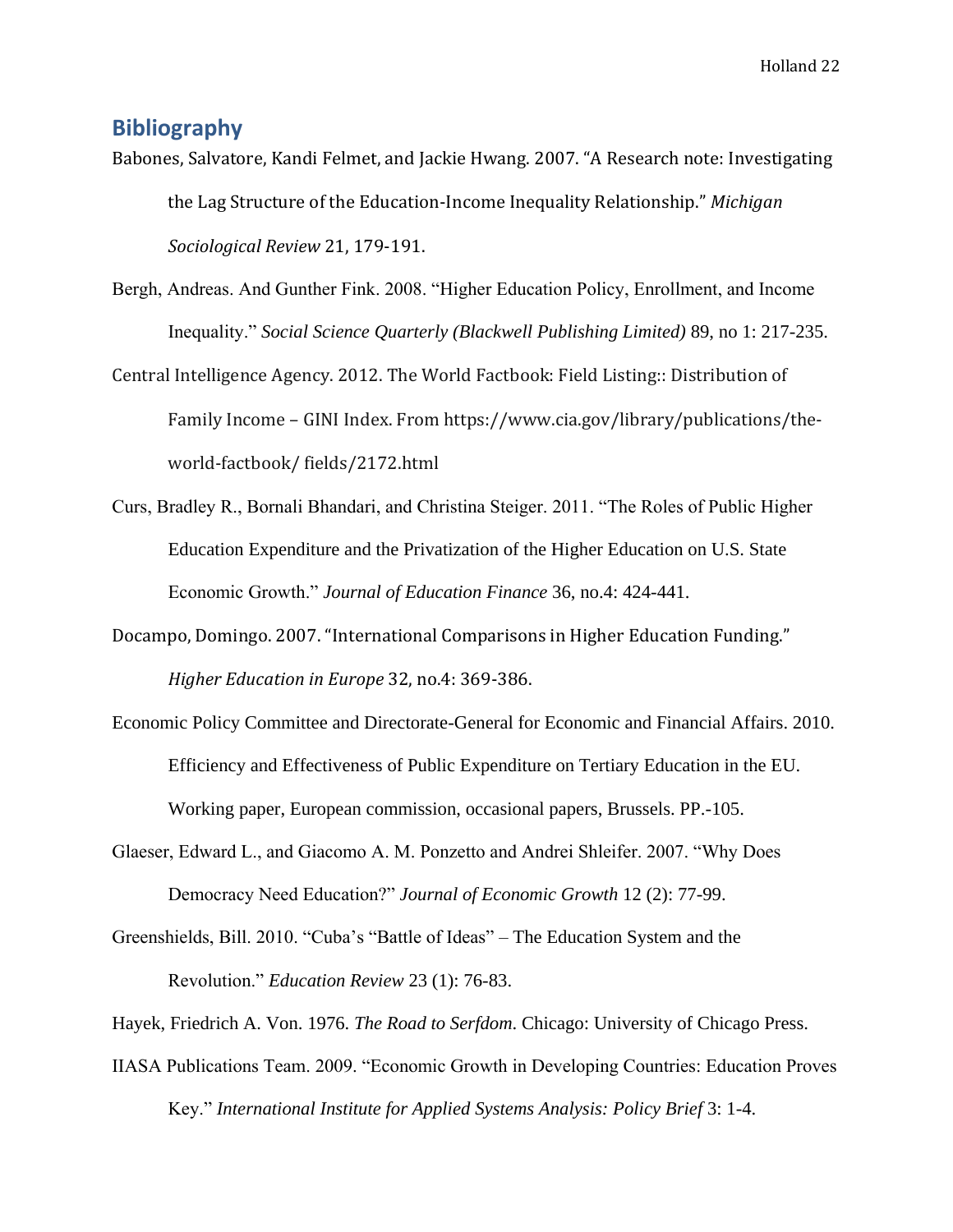- Keller, Katarina R. I. 2010. "How Can Education Policy Improve Income Distributio? An Empirical Analysis of Education Stages and Measures on Income Inequality?" *Journal of Developing Areas* 43, no. 2: 51-77.
- Loening, Josef L. 2005. "Effects of Primary, Secondary, and Tertiary Education on Economic Growth." *World Bank Publications.* 75 pages.
- *Luxembourg Income Study Database (LIS)*. 2011. www.lisdatacenter.org (multiple countries; 1967-2010). Luxembourg: LIS.
- OECD. 2012a. "Education Database: Students enrolled by type of institution ", *OECD Education Statistics* (database).
- OECD. 2012b. "Income Inequality and Poverty Database: Income Inequality" *OECD.Stat*, (database). http://www.oecd.org/els/soc/income-distribution-database.htm
- Oketch, Moses O. 2003. "Affording the Unaffordable: Cost Sharing in Higher Education in Sub-Saharan Africa." *Peabody Journal of Education* 78 (3): 88-106.
- Patrinos, Harry Anthony. 1990. "The Privatization of Higher Education in Colombia: Effects on Quality and Equity." *Higher Education* 20(2): 161-173.
- Psacharopoulos, George. 1977. "The Perverse Effects of Public Subsidization of Education or How Equitable is Free Education?" *Comparative Education Review* 21, no. 1: 69-90.
- Schultz, Theodore William 1963. *The Economic Value of Education*. New York, Columbia University Press, 1963.
- Sylwester, Kevin. 2002. "Can Education Expenditures Reduce Income Inequality?" *Economics of Education Review* 21: 43-52.
- Sylwester, Kevin. 2003. "Enrolment in Higher Education and Changes in Income Inequality." *Bulletin of Economic Research* 55, no.3: 249-262.